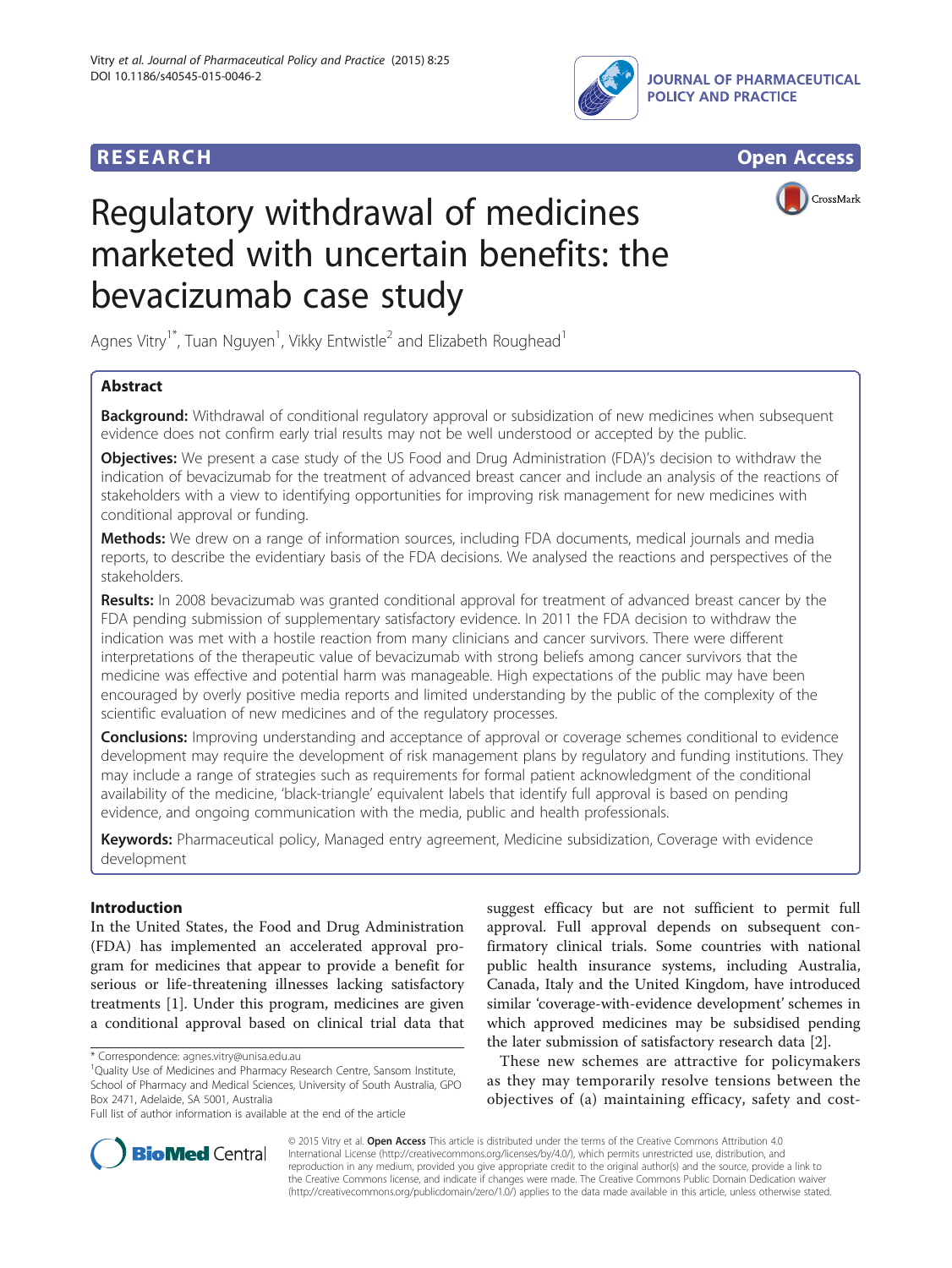effectiveness standards when granting approval or coverage of new medicines and (b) meeting public and industry's expectations for access. However, withdrawal of conditional approval or funding of medicines when the additional research does not confirm early favourable results may not be well understood or accepted by patients and health professionals, and regulatory and funding agencies need to prepare for this possibility.

There have been, as yet, few examples of withdrawals of medicines for reasons of uncertain efficacy after conditional approval. In 2011 the FDA announced its decision to withdraw the marketing approval of bevacizumab (Avastin®) for the treatment of advanced breast cancer. Bevacizumab had been approved for this indication under the FDA accelerated approval program in 2008. In this paper, we consider this case study as the first example of an indication being withdrawn due to uncertain efficacy in a highly sensitive political context, the therapeutic management of advanced breast cancer. The withdrawal was highly contested, and this is a case from which other countries with schemes for regulatory approval or coverage conditional on evidence development could usefully learn. We analysed both the basis of the FDA's decisions and stakeholders' reactions to them with a view to informing the development of risk management plans conditional approval or funding schemes.

## Methods

A documentary analysis was undertaken based on a range of documentary sources relating to bevacizumab published between 2005 and 2012. From the FDA website documents were retrieved related to the Oncologic Drug Advisory Committee (ODAC) meetings, transcripts and public submissions to the FDA, and the final 69-page document by Margaret Hamburg, the FDA commissioner explaining the reasons for bevacizumab withdrawal. Medical journal articles were identified through a literature search on the Web of Knowledge website. Media reports were obtained from Drug Information Daily newsfeed and Factiva news media database using 'bevacizumab' or 'Avastin' as search terms.

An analytical framework was developed with a focus on three main themes for data analysis: (1) rationale of FDA's decisions for granting and revoking approval of bevacizumab for the treatment of advanced breast cancer; (2) stakeholders' involvement and reactions to the decisions; and (3) implications for future risk management strategies. Specifically, government documents and medical journal articles were used to retrace the regulatory approval history of bevacizumab. A descriptive analysis of the evidentiary basis of the FDA decisions was conducted considering the types of scientific uncertainties that generated conflicting interpretations. Media reports, medical journal articles and government documents were utilised to

examine the reactions of key stakeholders, including patients, consumer organisations, the pharmaceutical industry, health professionals and the media, to the FDA withdrawal process. These three sources of information provided complementary insights on the debates, both within the medical community and among the public at large, which took place over that period. Insights from the first two themes informed discussion of strategies that could be used to improve the public understanding and acceptability of schemes for regulatory approval or coverage conditional on evidence development.

#### Results

#### Background and history of events

Bevacizumab is a recombinant humanised monoclonal antibody to vascular endothelial growth factor (VEGF) marketed by Genentech as Avastin®. Bevacizumab inhibits the binding of VEGF to its receptors on the surface of endothelial cells, thereby reducing the vascularisation of cancerous tumours and inhibiting their growth.

In 2004, bevacizumab was first approved by the FDA as treatment for metastatic colorectal cancer. It then gained approval for other indications including non-small cell lung cancer, renal cell carcinoma, and glioblastoma [\[3\]](#page-8-0). In February 2008, bevacizumab was approved for first-line treatment of metastatic breast cancer under the FDA's accelerated approval program (Table [1](#page-2-0)). The approval was based on the results from a single study, the E2100 trial, published in the New England Journal of Medicine (NEJM) journal in 2007 [[4\]](#page-8-0). This trial showed an increase in median progression-free survival in women with advanced breast cancer treated with bevacizumab in combination with paclitaxel but no increase in overall survival compared to those treated with paclitaxel alone [[4](#page-8-0)] (Table [2\)](#page-3-0). Reprints of the NEJM article were actively used by Genentech, the makers of bevacizumab, to promote the drug to physicians [\[5\]](#page-8-0) and Genentech estimated that about 9000 breast cancer patients in the United States had been treated with 'off-label' bevacizumab (i.e. outside marketing authorisation) at the time of the FDA's approval in 2008 [\[6](#page-8-0)].

The official review of bevacizumab for metastatic breast cancer by ODAC was less positive than the NEJM paper. It highlighted several methodological shortcomings of the E2100 trial, including the use of progression-free survival as an endpoint and the lack of blinding [[7](#page-8-0)]. Progressionfree survival has not been shown convincingly to be an appropriate surrogate endpoint for breast cancer or to be predictive of overall survival [\[8\]](#page-8-0). The lack of blinding meant that knowledge of which drug(s) individual patients were receiving could have influenced judgements of their responses to treatment. An independent, blinded review of radiological and clinical data of all patients in the E2100 trial was therefore required by the FDA. Although this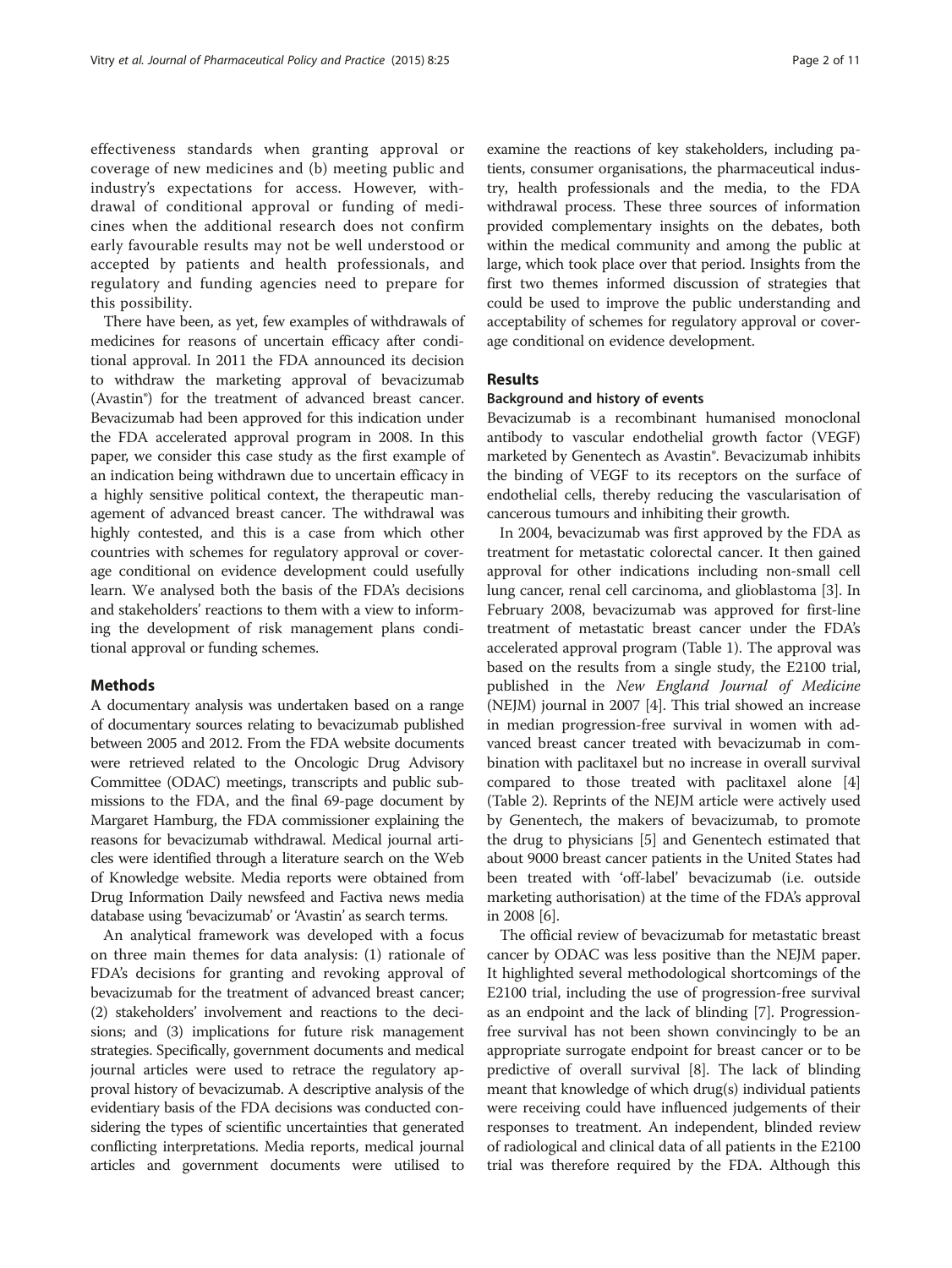<span id="page-2-0"></span>Table 1 History of regulatory events

| Date                | FDA decisions                                                                                                                           |  |  |  |  |
|---------------------|-----------------------------------------------------------------------------------------------------------------------------------------|--|--|--|--|
| 26 February 2004    | FDA approval of bevacizumab as first-line treatment for metastatic colorectal cancer in combination with intravenous 5-<br>fluorouracil |  |  |  |  |
| 20 June 2006        | FDA approval of bevacizumab as second-line treatment for metastatic colorectal cancer                                                   |  |  |  |  |
| 5 December 2007     | ODAC voted 5 to 4 against the recommendation bevacizumab for treatment of metastatic breast cancer in combination with<br>paclitaxel    |  |  |  |  |
| 22 February 2008    | FDA granted accelerated approval of bevacizumab in combination with paclitaxel for the treatment of metastatic breast cancer            |  |  |  |  |
| 20 July 2010        | ODAC voted 12 to 1 revoking approval of bevacizumab for the treatment of metastatic HER2 negative breast cancer                         |  |  |  |  |
| 16 December<br>2010 | FDA initiated the withdrawal process                                                                                                    |  |  |  |  |
| 16 January 2011     | Genentech requested an hearing                                                                                                          |  |  |  |  |
| 28-29 June 2011     | FDA Oncologic Drugs Advisory Committee hearing recommended the indication withdrawal                                                    |  |  |  |  |
| 18 November<br>2011 | FDA withdrew officially the indication                                                                                                  |  |  |  |  |

confirmed that the addition of bevacizumab to paclitaxel resulted in a statistically significant improvement in progression-free survival (hazard ratio 0.48, 95 % CI 0.39 to 0.61;  $P < 0.0001$  [\[9](#page-8-0)], the estimate of the magnitude of the effect lacked reliability because of incomplete data (10 % of patients), loss to follow-up (34 % patients) and lack of consistency in determination of radiologic disease progression [\[7](#page-8-0)]. ODAC also highlighted important safety issues with bevacizumab including a 20.2 % increase in grade 3–5 toxicity (including hypertension, sensory neuropathy, thromboembolism, gastrointestinal perforation, haemorrhage) and 1.7 % incidence of treatment-related death in the bevacizumab plus paclitaxel arm compared to 0 % the paclitaxel arm [[7, 10\]](#page-8-0).

Based on all this evidence, ODAC, which comprised seven experts in the field of oncology or statistics, and two consumer representatives, voted five to four in an open voting process not to recommend approval on the question of whether the data provided were 'sufficient to establish a favourable risk/benefit analysis for the use of bevacizumab plus paclitaxel for first-line treatment of patients with metastatic breast cancer" [\[11](#page-8-0)].

Despite the ODAC vote, the FDA granted approval contingent on the results of additional studies in February 2008. This decision generated great interest for both financial and health reasons. It markedly benefited the drug maker's potential market and sales revenue, and Genentech's stock rose by more than 8 % in after-hours trading [[12](#page-8-0)]. The FDA decision was also perceived as clinically controversial. Some health professionals and a patient advocacy group, the National Breast Cancer Coalition Fund, expressed concern about a lowering of the FDA standards for medicine approval [\[12\]](#page-8-0). Other experts welcomed the decision because they believed that it was 'a matter of time before a survival benefit is documented' [\[6](#page-8-0)].

Almost two and a half years later, in July 2010, the ODAC convened to re-evaluate the approval and examined the results of two additional clinical trials [[13](#page-8-0), [14](#page-8-0)] (Table [2\)](#page-3-0) and voted 12 to one to recommend removing the indication of bevacizumab for metastatic breast cancer [\[15](#page-9-0)]. The two new studies did not demonstrate a difference in overall survival and showed smaller improvement in progression-free survival than in the original E2100 trial. None of the studies demonstrated an improvement in quality of life and all showed an increased risk of serious adverse effects including gastrointestinal perforation and severe bleeding (Table [3](#page-4-0)). The overall proportion of treatment-related deaths was similar (1.8 %) in both bevacizumab and control groups [[16](#page-9-0)].

In December 2010, the FDA announced it would start withdrawing the indication. Around 17,000 women with advanced breast cancer were being treated with bevacizumab at that time, and financial analysts estimated that a withdrawal of FDA approval for breast cancer could cost Genentech nearly \$1 billion in sales based on previously projected figures [[17\]](#page-9-0). Genentech filed an opposition petition requesting an administrative hearing.

In June 2011, there was a two-day hearing which involved ODAC experts, experts nominated by Genentech and permitted members of the public to provide oral testimony. Electronic or written comments on the FDA's proposal to withdraw approval were also invited [\[18\]](#page-9-0).

Around 450 public submissions were sent to the FDA during the hearing period, mostly by consumers asking the FDA to maintain the indication as their perception was the drug had benefited themselves or close friends and family [[19](#page-9-0)]. In the first part of the hearing, 35 members of the public provided their views. They included survivors of advanced breast cancer and representatives from consumer organisations including 'Facing Our Risk of Cancer Empowered'(FORCE, representing people living with a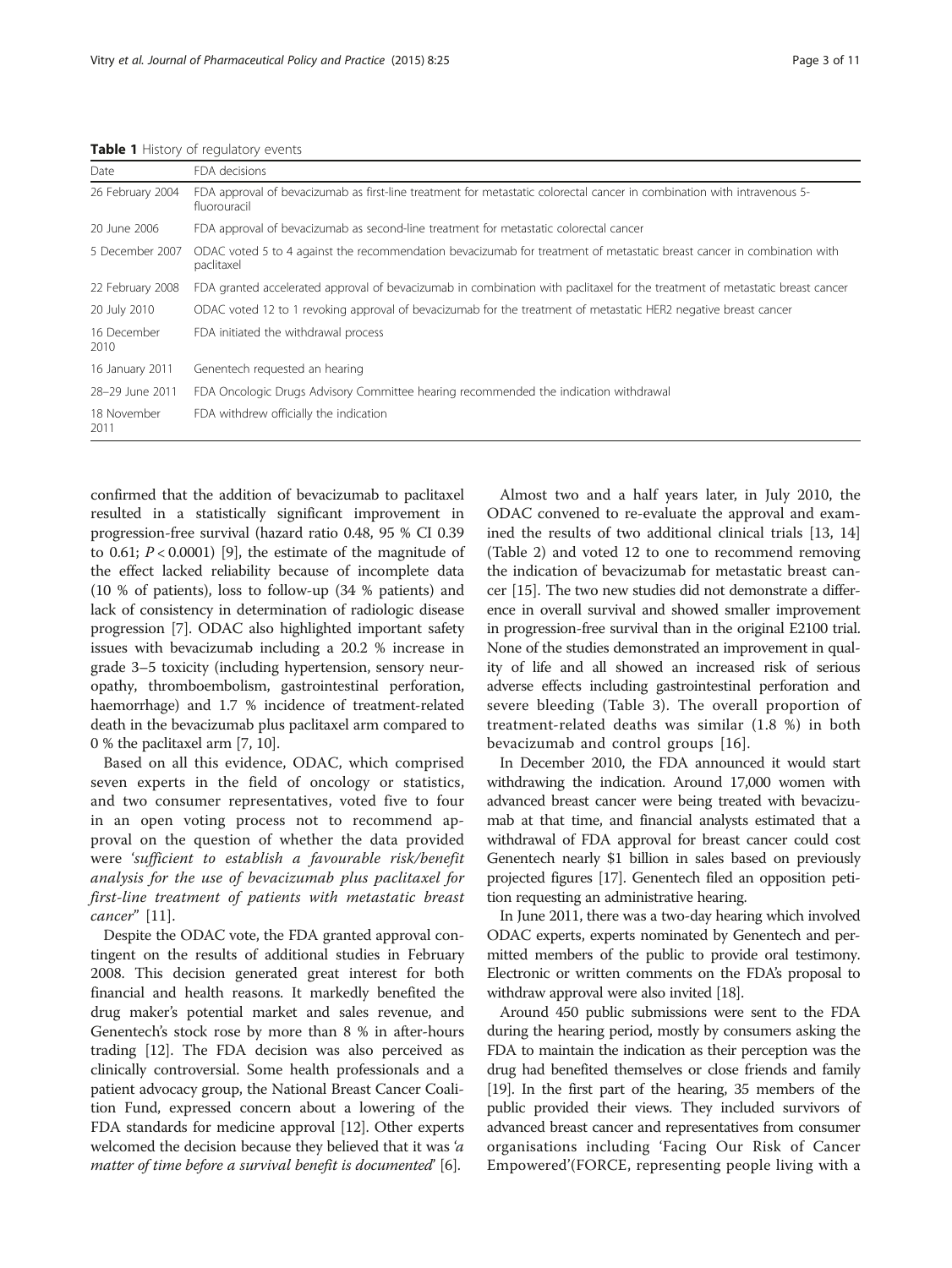## <span id="page-3-0"></span>Table 2 Efficacy results of bevacizumab trials [\[28](#page-9-0)]

| Trial                             | Line in<br>therapy                                                         | Trial years   | patients<br>enrolled | Number Comparison                                                                                           | Progression-free survival     |                                                     | Overall survival                 |                                                        |
|-----------------------------------|----------------------------------------------------------------------------|---------------|----------------------|-------------------------------------------------------------------------------------------------------------|-------------------------------|-----------------------------------------------------|----------------------------------|--------------------------------------------------------|
|                                   |                                                                            |               |                      |                                                                                                             | Median difference<br>(months) | Hazard Ratio (95 % confidence<br>interval, P value) | Median<br>difference<br>(months) | Hazard Ratio<br>(95 % confidence interval,<br>P value) |
| AVF2119q trial [63]               | Second line<br>(previously<br>treated with<br>anthracycline<br>and taxane) | 2000-2002 462 |                      | Bevacizumab plus capecitabine<br>versus capecitabine                                                        | 0.7                           | $0.98$ (0.77-1.25, $P < 0.86$ )                     | 0.6                              | 1.05 $(0.86 - 1.30, P < 0.63)$                         |
| E2100 trial [4, 10]               | First line                                                                 | 2001-2004 722 |                      | Bevacizumab plus paclitaxel versus<br>paclitaxel                                                            | 5.5                           | 0.48 (0.39-0.61, $P < 0.0001$ )                     | 1.7                              | $0.87$ (0.72-1.05, $P = 0.137$ )                       |
| AVADO trial<br>(BO17708) [13, 28] | First line                                                                 | 2006-2007 736 |                      | Bevacizumab plus docetaxel versus<br>docetaxel                                                              | 0.9                           | $0.62$ (0.48-0.79, $P = 0.0003$ )                   | $-1.7$                           | 1.00, 0.76 $-1.32$ , $P = 0.98$ )                      |
| RIBBON-1 (AVF3694g)<br>[14, 28]   | First line                                                                 | 2005-2007 622 |                      | Bevacizumab plus taxane/anthracycline<br>versus taxane/anthracycline                                        | 1.2                           | $0.64$ (0.52-0.80, $P < 0.0001$ )                   | <b>Not</b><br>reported           | 1.11 $(0.86 - 1.43, P = 0.44)$                         |
|                                   |                                                                            | 2005-2007 615 |                      | Bevacizumab plus capecitabine versus<br>capecitabine                                                        | 2.9                           | $0.69$ (0.56-0.84, $P = 0.0002$ )                   | 2.9                              | $0.88$ (0.69-1.13, $P = 0.33$ )                        |
| RIBBON-2<br>(AVF3693q) [28]       | Second line                                                                | 2006-2008 684 |                      | Bevacizumab plus taxanes, capecitabine 2.1<br>or gemcitabine versus taxanes,<br>capecitabine or gemcitabine |                               | $0.78$ (0.64-0.93, $P = 0.0072$ )                   | Non<br>significant<br>difference |                                                        |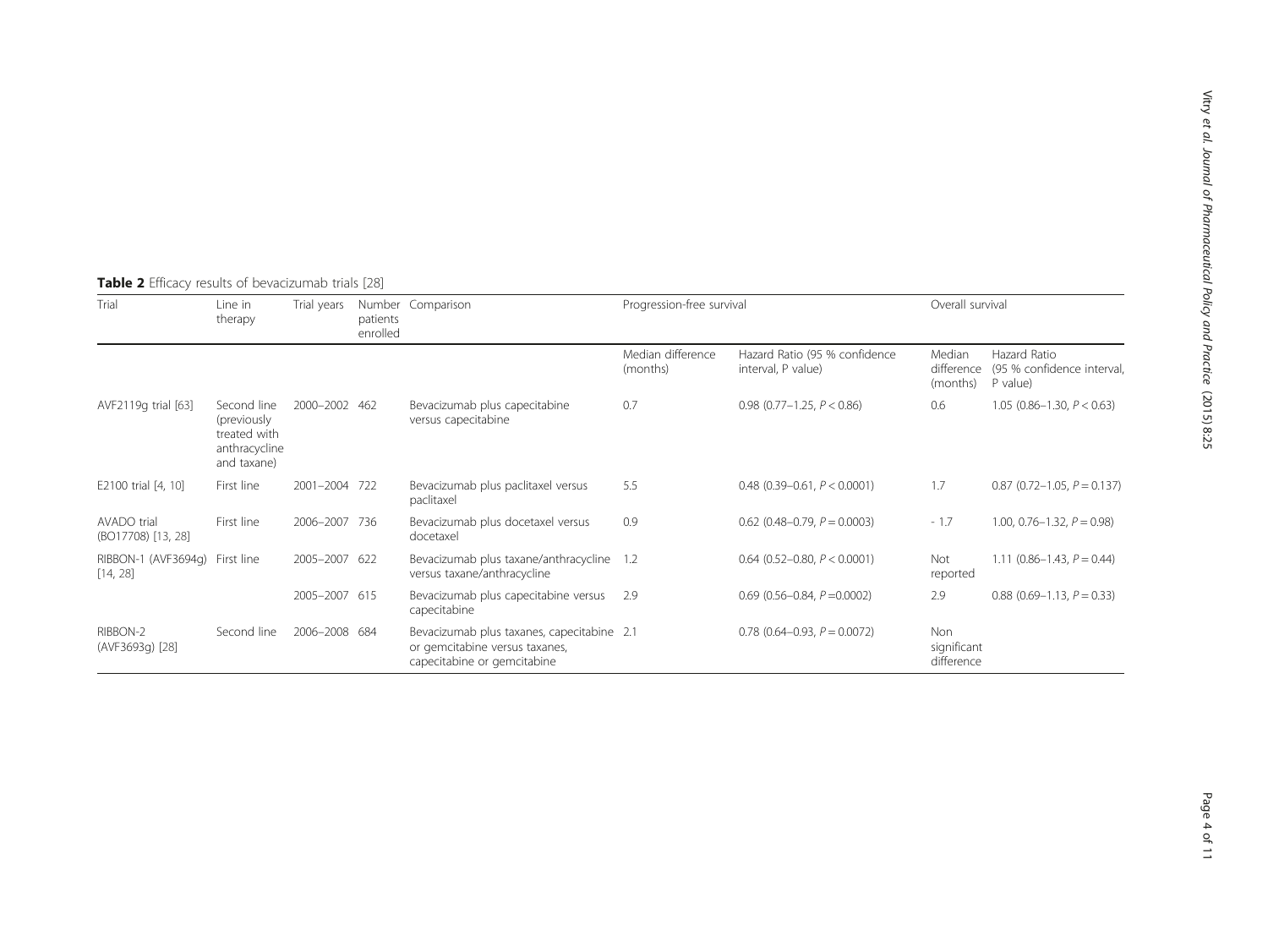| Severe or life-threatening or fatal adverse events | Pooled chemotherapy ( $n = 982$ ) | Pooled bevacizumab plus chemotherapy ( $n = 1679$ |  |  |
|----------------------------------------------------|-----------------------------------|---------------------------------------------------|--|--|
|                                                    | $\%$                              | $\%$                                              |  |  |
| Any                                                | 23                                | 37                                                |  |  |
| Sensory neuropathy                                 | 7.1                               | 10                                                |  |  |
| Hypertension                                       | 1.2                               | 9                                                 |  |  |
| Febrile neutropenia                                | 3.5                               | 6.5                                               |  |  |
| Venous thromboembolic event                        | 3.8                               | 2.8                                               |  |  |
| Proteinuria                                        | $\circ$                           | 2.3                                               |  |  |
| Arterial thromboembolic event                      | 0.3                               | 1.6                                               |  |  |
| Left ventricular systolic dysfunction              | 1.2                               | 1.5                                               |  |  |
| Hemorrhage                                         | 0.4                               | 1.5                                               |  |  |
| Abnormal tissue repair                             | 0.8                               | 1.7                                               |  |  |
| Wound dehiscence                                   | 0.3                               | 0.8                                               |  |  |
| Fistula                                            | 0.3                               | 0.5                                               |  |  |
| Gastrointestinal perforation                       |                                   | 0.5                                               |  |  |
| Reversible posterior leukoencephalopathy syndrome  | $\mathbf 0$                       | < 0.1                                             |  |  |

<span id="page-4-0"></span>Table 3 Pooled safety results of bevacizumab trials for first-line treatment of advanced breast cancer (E2100, AVADO, RIBBON-1 y

genetic mutation or hereditary cancer risk), the Abigail Alliance for Better Access to Developmental Drugs, the Ovarian Cancer National Alliance, breastcancer.org, Marti Nelson Cancer Foundation, Colon Cancer Alliance, Kidney Cancer Association, Cancer Support Community. Most consumer groups urged the FDA to keep bevacizumab available [\[20\]](#page-9-0). Survivors ascribed their survival and current quality of life to bevacizumab and called themselves 'super-responders'. There was no comment from the public on the possibility of predicting in advance how responders might be distinguished from non-responders or whether responders may constitute a minority of women. This question was acknowledged as unresolved during the following scientific discussions of ODAC as no discriminatory biological or genetic marker for predicting the efficacy of bevacizumab had been identified in the clinical trials.

Concerns on the safety of bevacizumab were rarely raised by members of the public during the hearing, and when they were it was usually to say that the adverse effects of bevacizumab were mild or manageable. Only one woman from SHARE leaders, a group of cancer survivors, said that 'for every woman here testifying, there are other women who we know  $-$  a member of our group who bled out of every orifice of her body…another woman…who had a brain haemorrhage. So those people don't come to testify'. Among the few consumer voices that supported bevacizumab withdrawal was that of Christine Brunswick, the vice president of the National Breast Cancer Coalition and breast cancer survivor who stated that 'This decision can't be driven by anecdotes. It must be driven by science'. At the end of the hearing, ODAC voted 6–0 in favour of removing the indication

and the FDA finally withdrew its approval in November 2011, three and a half years after the initial conditional approval.

The FDA withdrawal process prompted reactions from patients, consumer organisations, health professionals, healthcare policy makers and the pharmaceutical industry, and the decision generated major media coverage in newspapers and on television. Some patients were very upset when the vote was announced with one woman accusing the FDA committee of 'killing 17,000 women with one vote' [\[21](#page-9-0)]. But criticism was not based solely on patients' beliefs in bevacizumab's benefits. Freedom of Access to Medicines, a project from The Abigail Alliance that lobbies for wider access to developmental cancer drugs, questioned the right of the FDA 'to make a decision that should be left to a woman and her doctor' [\[22](#page-9-0)]. The FDA was also accused of taking cost into consideration [\[22](#page-9-0)].

Some consumer organisations feared that insurers would not pay for the cost of bevacizumab after the approval withdrawal. Susan G. Komen from the Cure, the US largest breast cancer organization, declared that "as a patient advocacy organization, we want to ensure that women who are successfully using Avastin today continue to have access to the drug, and that their treatment be covered by third-party payers" [\[23](#page-9-0)]. Medicines without FDA regulatory approval may still be prescribed and used by patients 'off-label', i.e. for indications outside the marketing authorizations, however, the extent to which public or private health insurers may cover offlabel use may vary substantially [[24\]](#page-9-0). Insurers initially appeared to respond to these consumer concerns. The day after the FDA hearing, the Centers for Medicare and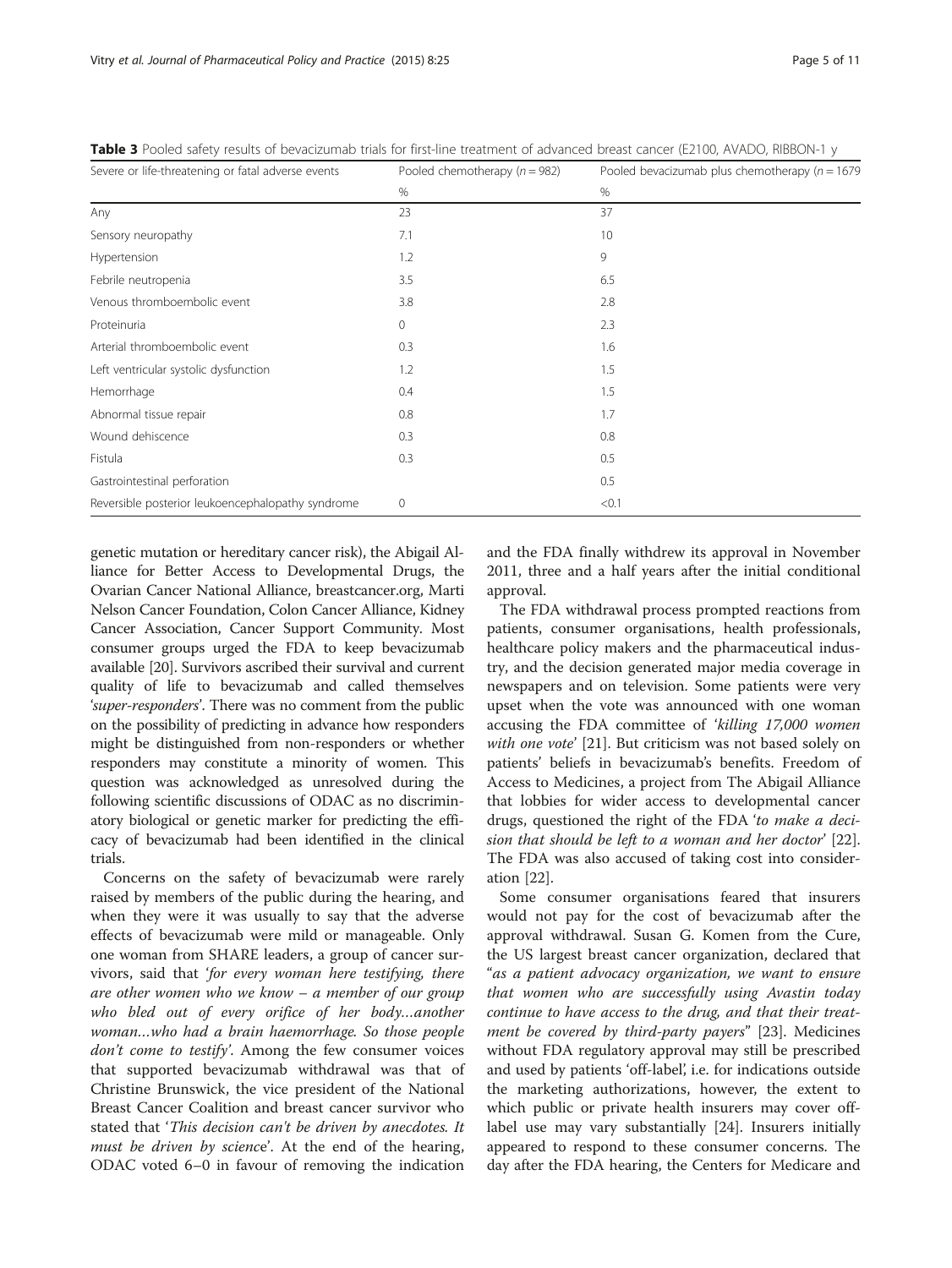Medicaid Services (CMS), which determines how products are reimbursed under Medicare, the largest public health insurance in the US, announced that they would 'continue to cover the drug for breast cancer as long as doctors are prescribing it'  $[25]$  $[25]$ . The guideline committee of the National Comprehensive Cancer Network (NCNN), a consortium of 21 cancer centers, whose guidelines are one of the main compendia used by American health insurers to inform their coverage decisions [\[26](#page-9-0)], voted 24 to 0 with one abstention to continue recommending bevacizumab in combination with paclitaxel as an appropriate treatment option for metastatic breast cancer for the reason that it 'improves time to progression and response rates but does not improve overall survival' [[27](#page-9-0)]. It was noted that nine of the 27 members of the Breast Cancer Panel in charge of the NCNN guidelines on management of breast cancer received financial support from Genentech, the company manufacturing bevacizumab [\[28\]](#page-9-0). The extent to which this had an impact, if any, on the reluctance of the NCCN to change their guidelines in response to the FDA withdrawal of the indication is unknown. Three months later, however, Blue Shield of California became the first large insurance company to announce it would end payments for bevacizumab in the management of advanced breast cancer [[29](#page-9-0)].

#### Health professional and medical organisation responses

The FDA withdrawal process was heavily debated in medical journals. An editorial in the Journal of Clinical Oncology supported the FDA's decision, stating that "the outcomes were arguably not clinically compelling" [[30](#page-9-0)]. Ralph D'Agostino, a professor of mathematics who served on ODAC at the time of FDA's initial approval of bevacizumab, argued in the New England Journal of Medicine that progression-free survival was not an acceptable primary endpoint for approval of first-line therapies in cancer and 'if its use becomes standard for accelerated or even final approval, it will be more difficult, if not impossible, to obtain solid data on overall survival' [\[31\]](#page-9-0). An oncologist who served as an ODAC member at the FDA hearing that considered the withdrawal decision declared 'we did not want people to be hurt by a drug that does not work that well. We do not want to provide false hope' [[32](#page-9-0)]. In contrast, Dr Milton Wolf, a radiologist, wrote an article for the conservative Washington Times entitled 'The FDA's one-man death panel' and claimed that the 'FDA denies Americans access to life-saving drugs.' He described the cost and complexity of the FDA's processes as 'regulatory barriers' that impede the access to innovative medicines in the US.

The opinions of health professionals on the FDA withdrawal decision were examined in an study conducted after ODAC's recommendation to revoke approval of bevacizumab between September and December 2010 [[33](#page-9-0)]. This

email survey included 564 participants from across the world, mostly medical oncologists. About 50 % of the respondents said that, if the DFA cancelled approval, they would use bevacizumab in an off-label indication, mainly in patients with triple-receptor negative breast cancer. A small majority (52 %) agreed with the FDA decision to withdraw the indication on the ground that the benefits shown in the two additional studies with bevacizumab were not of the same amount observed in the initial E2100 trial but 48 % believed this was not a valid reason. Another study examined trends in use of bevacizumab for breast cancer in 122 oncology practices involving 570 oncologists in the US [\[34](#page-9-0)]. It found that the use declined by 37 % between May 2010 (just prior to the ODAC meeting revoking approval) and November 2010 (just prior to the start of the FDA withdrawal process) and by 63 % just prior to the FDA official withdrawal notice without concomitant changes to clinical guidelines or insurers' coverage policies that may explain these trends.

#### Media coverage

A study of 359 articles published in North American newspapers about bevacizumab and breast cancer before, during and after the FDA approval period showed that, prior to the FDA approval, the reports tended to present bevacizumab positively: 82 % of articles noted efficacy and only 23 and 24 % reported the lack of efficacy or side effects respectively [\[35\]](#page-9-0). The proportions of positive headline tone (36 % before approval, 18 % during approval, 9 % after approval,  $p = 0.0002$ ) and positive article tone (42 %, 19 %, 15 %,  $p < 0.0001$ ) declined with each study period. Industry representatives were more likely to be quoted prior to the approval than at later times  $(33 \%, 23 \%, 11 \%, p = 0.014)$ .

### **Discussion**

There is a number of international examples where the potential withdrawal of medicines which had been made available pending confirmatory scientific evidence was strongly opposed by pharmaceutical companies or consumers. The negative scientific findings of a costly patient access scheme for medicines for multiple sclerosis in the United Kingdom did not trigger any price reduction nor withdrawal of the medicines and this failure was at least partly attributed to unclear governance processes [[36](#page-9-0)]. Still in the United Kingdom, the recent decision to withdraw 16 medicines covering 25 cancer indications from the Cancer Drug Fund, a scheme which gave cancer patients access to cancer medicines not approved yet by the National Institute for Clinical Excellence (NICE) [\[37](#page-9-0)] was opposed by patients and pharmaceutical companies [[38](#page-9-0)]. However, it was announced later that the Cancer Drug Fund will become a 'managed access' fund for new cancer medicines which will be given 'conditional approval' by NICE and provided for a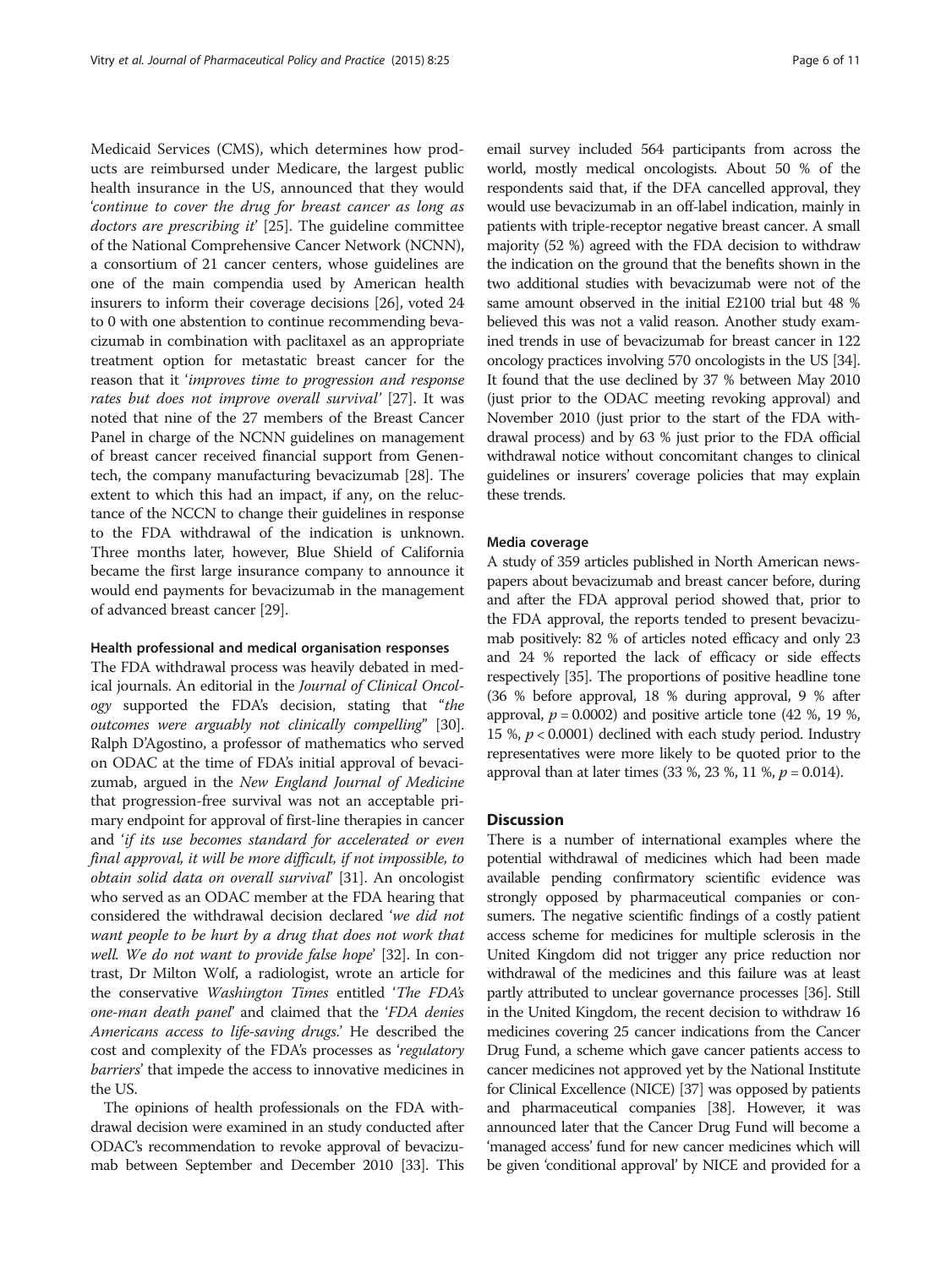defined period whilst further evidence from real world use was collected [\[39\]](#page-9-0).

As conditional approval or funding of medicines subject to the provision of satisfactory evidence is likely to expand in the future, the potential societal and human impact of withdrawal decisions has to be acknowledged and prospectively managed by regulatory and funding agencies. The public reaction to this case was perhaps particularly strong as breast cancer has a high public profile and bevacizumab had already achieved widespread use for other cancers. Nonetheless, there is certainly room for improving public understanding and acceptance of approval or coverage schemes conditional to evidence development. It will be contingent on regulators to develop and implement comprehensive risk management plans that include the potentiality of withdrawal of the conditionally approved indication. Insights from our analysis of the stakeholders' responses to the FDA withdrawal allow us to examine the factors that may have fuelled some of the more emotional and acrimonious aspects of the debate and suggest a number of elements which may be incorporated in future risk management strategies.

#### Conflicting interpretations of evidence

At the outset of this case, there were differences in interpretations of the research evidence with regards to the validity and clinical significance of the progression-free survival endpoint and the relative weighting of potential benefits and harms of bevacizumab. The purpose of regulatory decisions is to protect public health and to ensure collective safety and this may conflict with what individual patients want on some occasions. Some experts have expressed concerns that 'the plight of desperate patients may divert attention from the value to present and future patients and the society of ensuring the efficacy and safety of new treatments' [\[40\]](#page-9-0). Recently, the American Society of Clinical Oncology aimed to reach a consensus on what might constitute a "clinically meaningful outcome" target for clinical trials of new cancer medicines, for example a 4.5 to 6 months improvement over current overall survival for metastatic triple negative previously untreated metastatic breast cancer [\[41\]](#page-9-0). However, some cancer survivors' representatives have argued that 'a month can be the equivalent of a year if you have limited life expectancy' [[42](#page-9-0)], suggesting ongoing dialogue will be required and this debate is not readily resolvable.

## Patients' beliefs about the effectiveness of bevacizumab

Other key issues that made management of the bevacizumab withdrawal difficult for the FDA were the convictions of breast cancer survivors that bevacizumab had "saved their life" and the broadly optimistic background beliefs of patients about the effectiveness of cancer treatments in general and bevacizumab in particular.

The voices of patients who favoured bevacizumab were certainly more widely and loudly heard than those of patients who might not have favoured it. There are several reasons for this. Survivors understandably often associate their survival with the treatment they received, and are often keen to speak up and support its continued availability. Patients who do less well and do not survive (and who were perhaps more likely to have experienced serious harms) are obviously less able to testify. Concerns about the lack or limited efficacy of bevacizumab in the majority of patients, and about the significant proportion of patients who may experience serious harms, were mostly absent from the public debate.

The strong patient reaction may have also stemmed from patients needing to maintain high expectations as a coping strategy or not to be seen to be 'giving up' and hastening death [[43\]](#page-9-0). In this context, women with advanced breast cancer may have perceived the FDA withdrawal decision as taking away their only and last hope of survival.

Patients often over-estimate the efficacy of cancer treatments. A survey of US patients with advanced (metastatic) colorectal and lung cancer found that a large majority (69 % of patients with lung cancer and 81 % of those with colorectal cancer) did not understand that chemotherapy would not cure their cancer [\[44](#page-9-0)]. Patients' beliefs on the therapeutic value of cancer medicines may be influenced by a complex range of clinical, social and commercial forces. They may be shaped by discussions with oncologists, which sometimes lead to false optimism [[45](#page-9-0)].

Beliefs in the therapeutic value of bevacizumab may have been enhanced by its earlier approval in the management of advanced colorectal cancer. Bevacizumab received a lot of media attention when it was approved for this indication and was called a 'revolutionary' medicine [[46](#page-9-0)]. The rapid uptake of bevacizumab in the first year after approval for colorectal cancer in the United States has been described as unprecedented for a cancer medicine [[47](#page-9-0)]. People often incorrectly assumed that the benefits of targeted cancer medicines which are observed for a specific cancer type can be confidently extrapolated to other cancer types [[48](#page-9-0)].

Approval of a medicine by the FDA, even if it is provisional, is likely to bolster public opinion of a product's efficacy and safety. In a survey of about 3000 US adults, 39 % reported beliefs that the FDA approves only 'extremely effective drugs' and 25 % reported beliefs that the FDA approves 'only drugs without serious adverse effects' [[49\]](#page-9-0).

### Media reporting

High expectations about the value of new medicines are often fuelled by enthusiastic media reports, particularly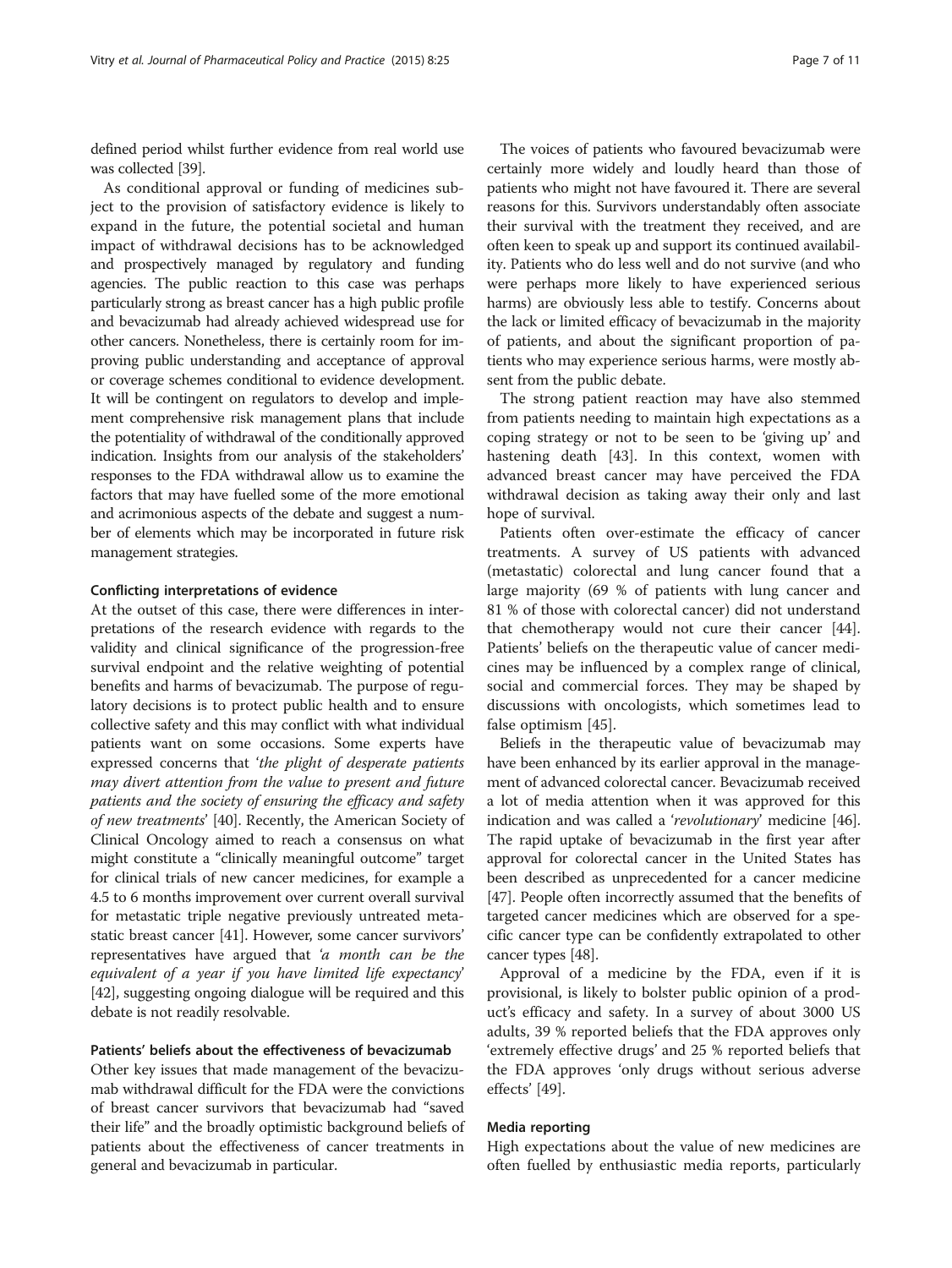early in the product life cycle when stories are initiated primarily by their commercial developers and associated clinical advocates [\[50\]](#page-9-0). Lay media value novelty and tend to emphasize clinical benefits rather than expressing uncertainties or discussing the potential harms of cancer medicines [[51](#page-9-0)–[53](#page-9-0)]. Information on the therapeutic value of new medicines may get 'streamlined', removing complexity and uncertainties [[24](#page-9-0)]. Media reports may be informed by sensational statements or press releases issued by researchers, their institutions and the pharmaceutical industry which all stand to benefit in terms of reputation and profits [[54\]](#page-9-0). The study of newspaper reports on bevacizumab and breast cancer [[35\]](#page-9-0) showed that bevacizumab was presented very positively prior to the FDA approval and this may have heartened perceptions among the public of the high therapeutic value of this medicine.

## Risk management planning, better communication and resetting public expectations

Improving public understanding and acceptance of approval or coverage schemes conditional to evidence development will require the concerted effort of different stakeholders. Medical journals and research institutions could try to present their findings on new medicines to the media in a way that increases the probability of balanced reporting by the mainstream media [\[54](#page-9-0)]. Specialised training for health journalists might also be useful. In this context, regulators such as the FDA have an important role to play in developing and implementing communication strategies as part of risk management plans that include contingency for future withdrawal of a conditionally approved indication.

Our analysis has identified a number of ways in which regulators and associated agencies could work proactively to promote the acceptability of justifiable withdrawals of approval, and to limit the distress these may cause to patients and the public.

Firstly, the difference in opinions between the initial negative recommendation of ODAC and the FDA approval decision could be seen, in hindsight, as an early warning signal for potential problems if subsequent approval or coverage needed to be reversed. Regulators could consider that, where votes are split for approval, they need to examine the reasons for the differences and consider using these in communication activities with the public, health professionals and the media. Risk management planning at the time of the initial approval or coverage decision may facilitate better understanding of the uncertainty of the clinical place in practice of the approved medicine. A number of documents were available on the FDA website, both at the time of bevacizumab approval and withdrawal, including full transcripts of hearings. However, the FDA documents are lengthy and difficult to navigate, making

the information they contain difficult to access for lay audiences and also for health professionals [\[55](#page-9-0)]. Moreover, these documents may be challenging to find, which restricts diffusion of their findings [\[56\]](#page-9-0). Regulators need to ensure the information they provide is readily accessible and to diverse audiences.

Secondly, over and above the need to provide improved education of the public on the efficacy and safety of new medicines [\[57\]](#page-9-0), more realistic patient and provider expectations need to be established, particularly where significant uncertainties with regards to efficacy of the medical technologies exist. It has been suggested that the FDA could provide a summative statement or a rating for each medicine approval to indicate the strength of clinical trial evidence used to determine safety and efficacy, allowing medicines approved on the basis of strong evidence to be distinguished from those approved on the basis of less strong evidence [\[58\]](#page-9-0). Medicines marketed under conditional approval or funding may also need to be flagged in some ways to alert or remind health professionals and patients of the limited nature of the evidence and preliminary nature of the approval– perhaps along the lines of the black box warnings and black triangles that have been developed to alert the public and providers to safety issues or limitations in safety information.

Thirdly, in some countries patient consent to continuing therapy based on achieving health improvements is a requirement of subsidisation. Similar strategies may be appropriate for conditional coverage schemes, where patients might be asked to acknowledge, when starting therapy, that there is still uncertainty about effectiveness or safety and to agree that continuing therapy may be dependent on subsequent evidence of efficacy or safety. Furthermore, it has been argued that it would be reasonable to require patients who access medical interventions of uncertain benefit to contribute data to ongoing evaluation [[59](#page-10-0)]. Such schemes are currently developing as part of coverage with evidence development funding programs [[2](#page-8-0)].

Finally, the potential for the media to promote unrealistic expectations of medicines highlights the need for an ongoing media communications strategy as part of the implementation of coverage with evidence development or provisional approval programs, particularly those that may be implemented over long time frames. In 2009, the FDA adopted a strategic plan for risk communication [[60\]](#page-10-0) and in 2010, the FDA Transparency Task Force published recommendations for making information about FDA activities and decision-making more readily available to the public in a timely manner and in a user-friendly format. However, this does not yet include risk management plans concerning conditional regulatory approvals. A targeted communication plan may include information on what regulatory and funding agencies know and do not know about new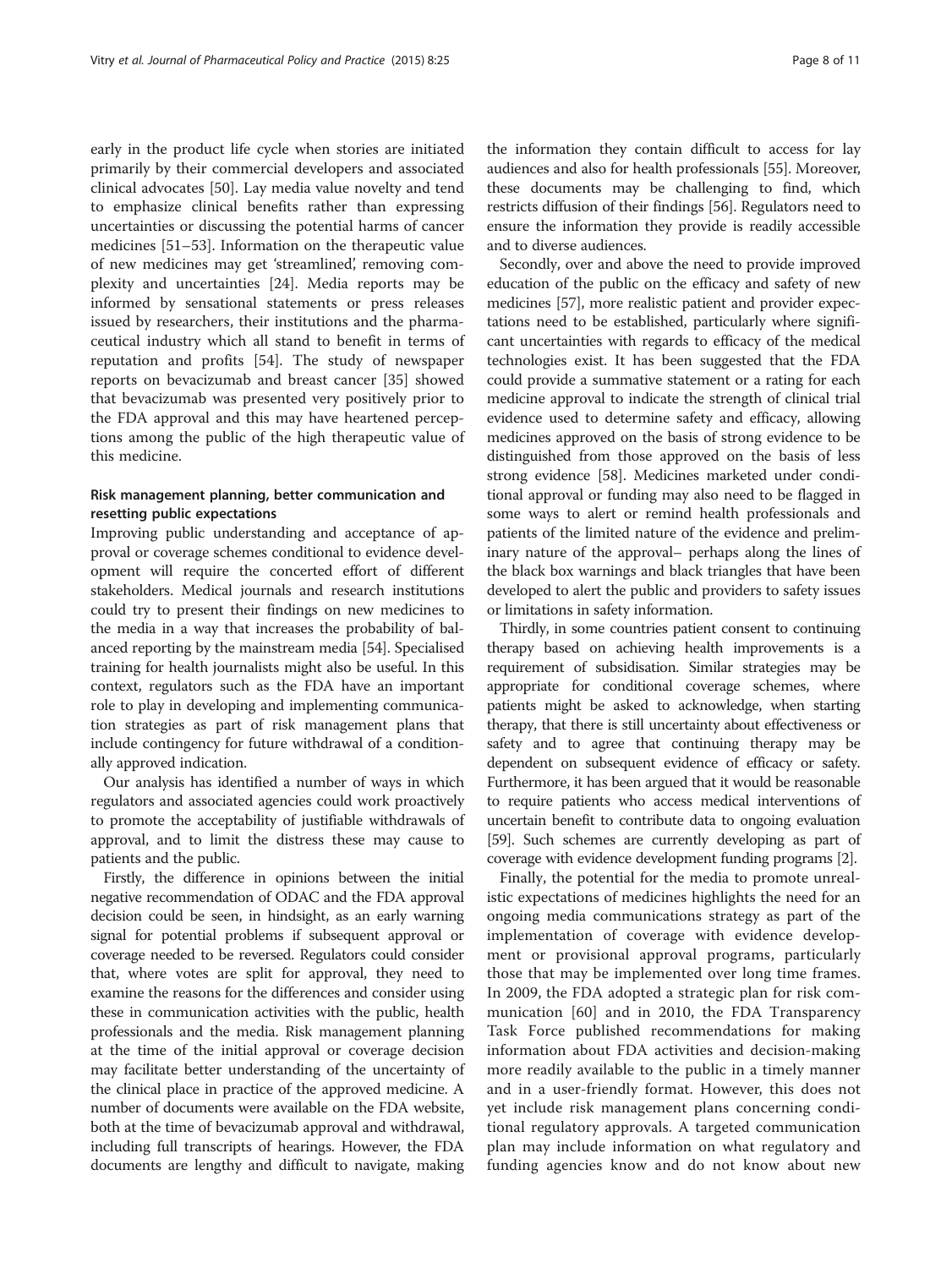<span id="page-8-0"></span>medicines that are marketed or funded. It may involve ongoing press releases and media briefings from regulators or insurers as part of a sustained communication strategy while awaiting evidence development. This plan may need to be adapted depending on the extent of product use.

Although it remains to be shown how these strategies may be applied in the setting of conditional approval or funding of medicines, some measures have already been implemented in practice. In 2011, the European Medicines introduced a new scheme, which imposed the use of an inverted black triangle symbol to improve public awareness of medicines subject to additional safety monitoring [[61](#page-10-0)]. This scheme also applies to medicines granted conditional approval where the company is required to undertake additional safety studies [\[61\]](#page-10-0). In March 2015, the Australian Pharmaceutical Benefits Advisory Committee recommended that the revised Framework for the Managed Access Programme (MAP), where some medicines can be funded pending submission of more conclusive evidence of cost-effectiveness, should include 'a communication strategy, targeted at patients and prescribers, that clearly articulates the arrangement is central to any new or continued MAP (including the possibility that a drug may not be reimbursed indefinitely' [[62](#page-10-0)]. It also recommended that 'patients who are prescribed a medicine listed as part of a MAP must understand the process and provide informed consent' [\[62\]](#page-10-0).

## Conclusion

The withdrawal of conditional approval or conditional funding of new medicines due to uncertain efficacy may not be well accepted by the public for a number of reasons including the complexity of the scientific evaluation of new medicines and the development of unrealistic hopes fuelled by news media and the pharmaceutical industry. We have proposed strategies that may be considered by regulatory and funding agencies in the development of risk management plans in the future. They involve targeted, comprehensible and ongoing communication with the public and the media, specific labelling or marking of the medicines, and possibly formal patient acknowledgement of the nature and the risks of conditional approval.

#### Competing interests

The authors declare that they have no competing interests.

#### Authors' contributions

AV developed the design of the study, carried out the documentary analysis, the development of the analytical framework, the analysis of the results and the development of the strategies in the discussion section, drafted the initial manuscript and the successive revisions. TN participated in the documentary analysis. VE participated in the development of the analytical framework. ER conceived of the study, participated in the design, the development of the analytical framework and the development of the strategies in the discussion section. All authors have reviewed the successive

versions of the manuscript and they have read and approved the final manuscript.

#### Acknowledgments

Professor Elizabeth Roughead is funded by a Future Fellowship from the Australian Research Council. The views expressed are those of the authors, the sponsor had no role in the preparation of the manuscript.

#### Author details

<sup>1</sup>Quality Use of Medicines and Pharmacy Research Centre, Sansom Institute, School of Pharmacy and Medical Sciences, University of South Australia, GPO Box 2471, Adelaide, SA 5001, Australia. <sup>2</sup> Health Services Research Unit University of Aberdeen, Aberdeen AB25 2ZD, United Kingdom.

#### Received: 16 July 2015 Accepted: 29 September 2015 Published online: 19 October 2015

#### References

- 1. Johnson JR, Ning YM, Farrell A, Justice R, Keegan P, Pazdur R. Accelerated approval of oncology products: the food and drug administration experience. J Natl Cancer Inst. 2011;103(8):636–44. doi:[10.1093/jnci/djr062.](http://dx.doi.org/10.1093/jnci/djr062)
- 2. Carlson JJ, Sullivan SD, Garrison LP, Neumann PJ, Veenstra DL. Linking payment to health outcomes: a taxonomy and examination of performance-based reimbursement schemes between healthcare payers and manufacturers. Health Policy. 2010;96(3):179–90. doi[:10.1016/](http://dx.doi.org/10.1016/j.healthpol.2010.02.005) [j.healthpol.2010.02.005.](http://dx.doi.org/10.1016/j.healthpol.2010.02.005)
- 3. U.S. Food and Drug Administration. Drugs@FDA. 2013. [http://](http://www.accessdata.fda.gov/scripts/cder/drugsatfda/index.cfm?fuseaction=Search.Label_ApprovalHistory#apphist) [www.accessdata.fda.gov/scripts/cder/drugsatfda/](http://www.accessdata.fda.gov/scripts/cder/drugsatfda/index.cfm?fuseaction=Search.Label_ApprovalHistory#apphist) [index.cfm?fuseaction=Search.Label\\_ApprovalHistory#apphist](http://www.accessdata.fda.gov/scripts/cder/drugsatfda/index.cfm?fuseaction=Search.Label_ApprovalHistory#apphist). Accessed 22 July 2013.
- 4. Miller K, Wang M, Gralow J, Dickler M, Cobleigh M, Perez EA, et al. Paclitaxel plus bevacizumab versus paclitaxel alone for metastatic breast cancer. N Engl J Med. 2007;357(26):2666–76. doi[:10.1056/NEJMoa072113.](http://dx.doi.org/10.1056/NEJMoa072113)
- 5. Hollis C. Avastin sales growth aided by journal reprints. Drug Industry Daily. 2008.
- 6. Chustecka Z. Experts welcome accelerated approval of bevacizumab for breast cancer. In: Medscape. 2008. [http://www.medscape.com/viewarticle/](http://www.medscape.com/viewarticle/570617) [570617](http://www.medscape.com/viewarticle/570617). Accessed 20 August 2013.
- 7. Pai-Scherf L, Lu H. STN 125085/91 Bevacizumab (Avastin®) plus Paclitaxel for 1st line metastatic breast cancer - ODAC Meeting, December 5th, 2007. 2007. [http://www.fda.gov/ohrms/dockets/ac/07/slides/2007-4332s1-00](http://www.fda.gov/ohrms/dockets/ac/07/slides/2007-4332s1-00-index.htm) [index.htm](http://www.fda.gov/ohrms/dockets/ac/07/slides/2007-4332s1-00-index.htm). Accessed 15 January 2013.
- 8. Saad ED, Katz A, Hoff PM, Buyse M. Progression-free survival as surrogate and as true end point: insights from the breast and colorectal cancer literature. Ann Oncol. 2010;21(1):7–12. doi:[10.1093/annonc/mdp523](http://dx.doi.org/10.1093/annonc/mdp523).
- 9. Gray R, Bhattacharya S, Bowden C, Miller K, Comis RL. Independent review of E2100: a phase III trial of bevacizumab plus paclitaxel versus paclitaxel in women with metastatic breast cancer. J Clin Oncol. 2009;27(30):4966–72. doi[:10.1200/JCO.2008.21.6630.](http://dx.doi.org/10.1200/JCO.2008.21.6630)
- 10. U.S. Food and Drug Administration, Department of Health and Human services. FDA briefing document - oncology drug advisory committee meeting - December 5, 2007: BLA STN 125085/91.018 Avastin® (bevacizumab). 2007. [http://www.fda.gov/ohrms/dockets/ac/07/briefing/](http://www.fda.gov/ohrms/dockets/ac/07/briefing/2007-4332b1-01-fda.pdf) [2007-4332b1-01-fda.pdf.](http://www.fda.gov/ohrms/dockets/ac/07/briefing/2007-4332b1-01-fda.pdf) Accessed 17 March 2013.
- 11. Pai-Scherf L. Oncologic drugs advisory meeting July 20, 2010 Avastin (bevacizumab) for 1st line Metastatic Breast Cancer - sBLA STN 125085/191 & 192. 2010. [http://www.fda.gov/AdvisoryCommittees/](http://www.fda.gov/AdvisoryCommittees/CommitteesMeetingMaterials/Drugs/OncologicDrugsAdvisoryCommittee/ucm219977.htm) [CommitteesMeetingMaterials/Drugs/OncologicDrugsAdvisoryCommittee/](http://www.fda.gov/AdvisoryCommittees/CommitteesMeetingMaterials/Drugs/OncologicDrugsAdvisoryCommittee/ucm219977.htm) [ucm219977.htm.](http://www.fda.gov/AdvisoryCommittees/CommitteesMeetingMaterials/Drugs/OncologicDrugsAdvisoryCommittee/ucm219977.htm) Accessed 15 March 2013.
- 12. Pollack A. F.D.A. extends Avastin's use to breast cancer. In: The New York Times. 2008. [http://www.nytimes.com/2008/02/23/business/](http://www.nytimes.com/2008/02/23/business/23drug.html?_r=0) [23drug.html?\\_r=0](http://www.nytimes.com/2008/02/23/business/23drug.html?_r=0). Accessed 20 August 2013.
- 13. Miles DW, Chan A, Dirix LY, Cortes J, Pivot X, Tomczak P, et al. Phase III study of bevacizumab plus docetaxel compared with placebo plus docetaxel for the first-line treatment of human epidermal growth factor receptor 2-negative metastatic breast cancer. J Clin Oncol. 2010;28(20):3239–47. doi:[10.1200/JCO.2008.21.6457.](http://dx.doi.org/10.1200/JCO.2008.21.6457)
- 14. Robert NJ, Dieras V, Glaspy J, Brufsky AM, Bondarenko I, Lipatov ON, et al. RIBBON-1: randomized, double-blind, placebo-controlled, phase III trial of chemotherapy with or without bevacizumab for first-line treatment of human epidermal growth factor receptor 2-negative,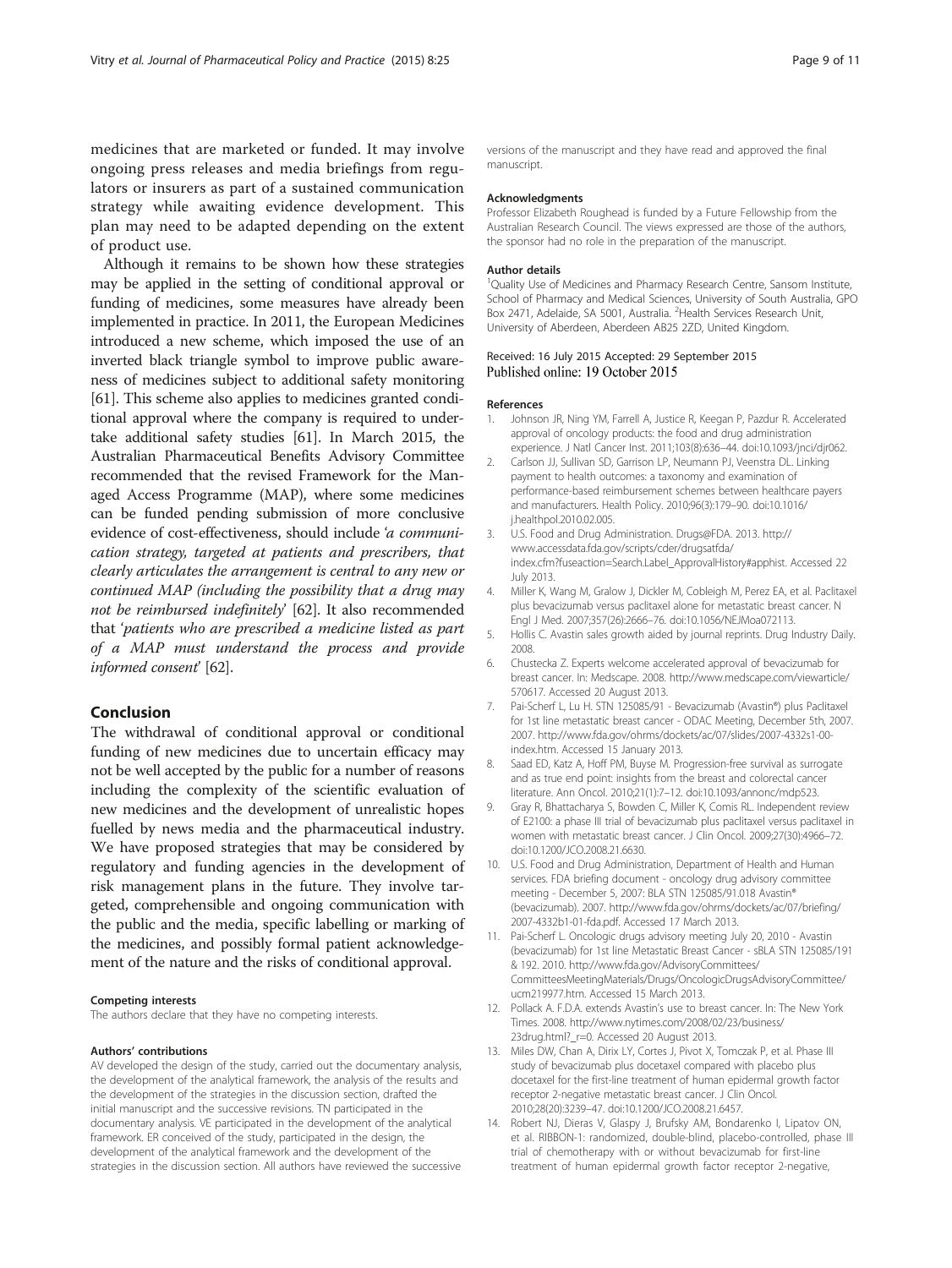<span id="page-9-0"></span>locally recurrent or metastatic breast cancer. J Clin Oncol. 2011;29(10):1252–60. doi:[10.1200/JCO.2010.28.0982.](http://dx.doi.org/10.1200/JCO.2010.28.0982)

- 15. Oncologic Drugs Advisory Committee. Summary minutes of the Oncologic Drugs Advisory Committee July 20, 2010. 2010. [http://](http://www.fda.gov/downloads/AdvisoryCommittees/CommitteesMeetingMaterials/Drugs/OncologicDrugsAdvisoryCommittee/UCM224753.pdf) [www.fda.gov/downloads/AdvisoryCommittees/](http://www.fda.gov/downloads/AdvisoryCommittees/CommitteesMeetingMaterials/Drugs/OncologicDrugsAdvisoryCommittee/UCM224753.pdf) [CommitteesMeetingMaterials/Drugs/OncologicDrugsAdvisoryCommittee/](http://www.fda.gov/downloads/AdvisoryCommittees/CommitteesMeetingMaterials/Drugs/OncologicDrugsAdvisoryCommittee/UCM224753.pdf) [UCM224753.pdf](http://www.fda.gov/downloads/AdvisoryCommittees/CommitteesMeetingMaterials/Drugs/OncologicDrugsAdvisoryCommittee/UCM224753.pdf). Accessed 31 May 2014.
- 16. U.S. Food and Drug Administration. Proposal to withdraw approval for the breast cancer indication for bevacizumab (Avastin). FDA public hearing. June 29, 2011. . 2011. [http://www.fda.gov/downloads/NewsEvents/](http://www.fda.gov/downloads/NewsEvents/MeetingsConferencesWorkshops/UCM261699.pdf) [MeetingsConferencesWorkshops/UCM261699.pdf](http://www.fda.gov/downloads/NewsEvents/MeetingsConferencesWorkshops/UCM261699.pdf). Accessed 3 February 2014.
- 17. Reuters. FDA revokes approval of Avastin for breast cancer. 2011. [http://](http://www.reuters.com/article/2011/11/18/us-fda-avastin-idUSTRE7AH1Q120111118) [www.reuters.com/article/2011/11/18/us-fda-avastin](http://www.reuters.com/article/2011/11/18/us-fda-avastin-idUSTRE7AH1Q120111118)[idUSTRE7AH1Q120111118.](http://www.reuters.com/article/2011/11/18/us-fda-avastin-idUSTRE7AH1Q120111118) Accessed 30 January 2014.
- 18. U.S. Food and Drug Administration, Department of Health and Human services. Proposal to withdraw approval for the breast cancer indication for bevacizumab; Hearing. 2011. [http://www.gpo.gov/fdsys/pkg/FR-2011-05-11/](http://www.gpo.gov/fdsys/pkg/FR-2011-05-11/pdf/2011-11539.pdf#page=1) [pdf/2011-11539.pdf#page=1.](http://www.gpo.gov/fdsys/pkg/FR-2011-05-11/pdf/2011-11539.pdf#page=1) Accessed 4 June 2014.
- 19. U.S. Food and Drug Administration, Department of Health and Human services. Proposal to withdraw aproval; Notice of oportunity for a hearing for the breast cancer Indication for bevacizumab (Avastin). 2011. [http://](http://www.regulations.gov/#!docketBrowser;rpp=25;po=0;dct=PS;D=FDA-2010-N-0621) [www.regulations.gov/#!docketBrowser;rpp=25;po=0;dct=PS;D=FDA-2010-N-](http://www.regulations.gov/#!docketBrowser;rpp=25;po=0;dct=PS;D=FDA-2010-N-0621)[0621](http://www.regulations.gov/#!docketBrowser;rpp=25;po=0;dct=PS;D=FDA-2010-N-0621). Accessed 4 June 2014.
- 20. U.S. Food and Drug Administration. Proposal to withdraw approval for the breast cancer indication for bevacizumab (Avastin). FDA public hearing. June 28, 2011. . 2011. [http://www.fda.gov/downloads/NewsEvents/](http://www.fda.gov/downloads/NewsEvents/MeetingsConferencesWorkshops/UCM261614.pdf) [MeetingsConferencesWorkshops/UCM261614.pdf](http://www.fda.gov/downloads/NewsEvents/MeetingsConferencesWorkshops/UCM261614.pdf). Accessed 3 February 2014.
- 21. Mundy A. Vote is defeat for Roche cancer drug. In: Wall Street Journal. 2011. [http://online.wsj.com/news/articles/](http://online.wsj.com/news/articles/SB10001424052702304584004576415982595360272) [SB10001424052702304584004576415982595360272](http://online.wsj.com/news/articles/SB10001424052702304584004576415982595360272). Accessed 3 June 2015.
- 22. Fox M. Avastin battle illustrates Washington's health care pressures. In: NationalJournal. 2011. [http://www.nationaljournal.com/healthcare/avastin](http://www.nationaljournal.com/healthcare/avastin-battle-illustrates-washington-s-health-care-pressures-20110628)[battle-illustrates-washington-s-health-care-pressures-20110628](http://www.nationaljournal.com/healthcare/avastin-battle-illustrates-washington-s-health-care-pressures-20110628). Accessed 3 June 2015.
- 23. Susan G. Komen for the Cure. Statement on U.S. Food and Drug Administration's decision removing Avastin from approved breast cancer drugs. 2011. [http://www.komenncalabama.org/about-us/news/maecenas](http://www.komenncalabama.org/about-us/news/maecenas-condimentum.html)[condimentum.html.](http://www.komenncalabama.org/about-us/news/maecenas-condimentum.html) Accessed 20 September 2013.
- 24. Schwitzer G. Addressing tensions when popular media and evidence-based care collide. BMC medical informatics and decision making. 2013;13 Suppl 3:S3. doi:[10.1186/1472-6947-13-S3-S3](http://dx.doi.org/10.1186/1472-6947-13-S3-S3).
- 25. Larkin C, Kresge N. Roche Loses Avastin Appeal in Third U.S. Panel Rejection in Breast Cancer. In: Bloomberg News. 2011. [http://www.bloomberg.com/](http://www.bloomberg.com/news/2011-06-30/roche-loses-avastin-appeal-in-third-u-s-panel-rejection-in-breast-cancer.html) [news/2011-06-30/roche-loses-avastin-appeal-in-third-u-s-panel-rejection-in](http://www.bloomberg.com/news/2011-06-30/roche-loses-avastin-appeal-in-third-u-s-panel-rejection-in-breast-cancer.html)[breast-cancer.html](http://www.bloomberg.com/news/2011-06-30/roche-loses-avastin-appeal-in-third-u-s-panel-rejection-in-breast-cancer.html). Accessed 14 March 2014.
- 26. Abernethy AP, Raman G, Balk EM, Hammond JM, Orlando LA, Wheeler JL, et al. Reliability of compendia methods for off-label oncology indications. Ann Intern Med. 2009;150(5):336–43.
- 27. National Comprehensive Cancer Network (NCCN). NCCN Breast Cancer Panel reaffirms current position and recommendation regarding the use of bevacizumab in metastatic breast cancer 2011. [http://www.nccn.org/about/](http://www.nccn.org/about/news/newsinfo.aspx?NewsID=289) [news/newsinfo.aspx?NewsID=289.](http://www.nccn.org/about/news/newsinfo.aspx?NewsID=289) Accessed 3 June 2015.
- 28. U.S. Food and Drug Administration. Proposal to withdraw approval for the breast cancer indication for Avastin (bevacizumab). Decision of the commissioner. 2011. [http://www.fda.gov/downloads/NewsEvents/](http://www.fda.gov/downloads/NewsEvents/Newsroom/UCM280546.pdf) [Newsroom/UCM280546.pdf](http://www.fda.gov/downloads/NewsEvents/Newsroom/UCM280546.pdf). Accessed 3 February 2014.
- 29. Pollack A. Blue shield of California won't cover breast cancer drug. New York Times. 2011. [http://www.nytimes.com/2011/10/03/business/blue](http://www.nytimes.com/2011/10/03/business/blue-shield-of-california-wont-cover-breast-cancer-drug.html?_r=0)[shield-of-california-wont-cover-breast-cancer-drug.html?\\_r=0](http://www.nytimes.com/2011/10/03/business/blue-shield-of-california-wont-cover-breast-cancer-drug.html?_r=0). Accessed 14 March 2014.
- 30. Burstein HJ. Bevacizumab for advanced breast cancer: all tied up with a RIBBON? J Clin Oncol. 2011;29(10):1232–5. doi[:10.1200/jco.2010.33.2684](http://dx.doi.org/10.1200/jco.2010.33.2684).
- 31. D'Agostino Sr RB. Changing end points in breast-cancer drug approval–the Avastin story. N Engl J Med. 2011;365(2):e2. doi[:10.1056/NEJMp1106984.](http://dx.doi.org/10.1056/NEJMp1106984)
- 32. Sekeres MA. The Avastin story. NEJM. 2011;365(15):1454–5. 33. Dawood S, Shaikh AJ, Buchholz TA, Cortes J, Cristofanilli M, Gupta S, et al.
- The use of bevacizumab among women with metastatic breast cancer: A survey on clinical practice and the ongoing controversy. Cancer. 2012;118(11):2780–6. doi:[10.1002/cncr.26579](http://dx.doi.org/10.1002/cncr.26579).
- 34. Conti RM, Dusetzina SB, Herbert AC, Berndt ER, Huskamp HA, Keating NL. The impact of emerging safety and effectiveness evidence on the use of

physician-administered drugs: the case of bevacizumab for breast cancer. Med Care. 2013;51(7):622–7. doi[:10.1097/MLR.0b013e318290216f](http://dx.doi.org/10.1097/MLR.0b013e318290216f).

- 35. Fralick M, Ray M, Fung C, Booth CM, Mallick R, Clemons MJ. Bevacizumab for advanced breast cancer: hope, hype, and hundreds of headlines. Oncologist. 2013;18(11):1174–9. doi[:10.1634/theoncologist.2013-0160](http://dx.doi.org/10.1634/theoncologist.2013-0160).
- 36. Raftery J. Multiple sclerosis risk sharing scheme: a costly failure. BMJ. 2010;340:c1672. doi[:10.1136/bmj.c1672.](http://dx.doi.org/10.1136/bmj.c1672)
- 37. Buxton M, Longworth L, Raftery J, Sculpher M, Towse A. Reforming the cancer drug fund. BMJ-Br Med J. 2014;349:2. doi[:10.1136/bmj.g7276.](http://dx.doi.org/10.1136/bmj.g7276)
- 38. Adams B. Disappointment for pharma with new Cancer Drugs Fund list. In: PMLive. 2015. [http://www.pmlive.com/pharma\\_news/](http://www.pmlive.com/pharma_news/disappointment_for_pharma_with_new_cancer_drugs_fund_list_743326) [disappointment\\_for\\_pharma\\_with\\_new\\_cancer\\_drugs\\_fund\\_list\\_743326.](http://www.pmlive.com/pharma_news/disappointment_for_pharma_with_new_cancer_drugs_fund_list_743326) Accessed 25 August 2015.
- 39. Adams B. NHS England hands over Cancer Drugs Fund remit to NICE. In: PMLive. 2015. [http://www.pmlive.com/pharma\\_news/](http://www.pmlive.com/pharma_news/nhs_england_hands_over_cancer_drug_fund_remit_to_nice_784328) [nhs\\_england\\_hands\\_over\\_cancer\\_drug\\_fund\\_remit\\_to\\_nice\\_784328](http://www.pmlive.com/pharma_news/nhs_england_hands_over_cancer_drug_fund_remit_to_nice_784328). Accessed 25 August 2015.
- 40. Miller FG, Joffe S. Balancing access and evaluation in the approval of new cancer drugs. JAMA. 2011;305(22):2345–6. doi:[10.1001/jama.2011.784.](http://dx.doi.org/10.1001/jama.2011.784)
- 41. Ellis LM, Bernstein DS, Voest EE, Berlin JD, Sargent D, Cortazar P, et al. American Society of Clinical Oncology perspective: Raising the bar for clinical trials by defining clinically meaningful outcomes. J Clin Oncol. 2014;32(12):1277–80. doi:[10.1200/JCO.2013.53.8009.](http://dx.doi.org/10.1200/JCO.2013.53.8009)
- 42. Crompton S. What counts as a 'successful' outcome? CancerWorld. 2013; May-June:22–7.
- 43. Beesley VL, Clavarino AM, Webb PM, Wyld DK, Francesconi AB, Horwood KR, et al. Ranked importance of outcomes of first-line versus repeated chemotherapy among ovarian cancer patients. Support Care Cancer. 2010;18(8):943–9. doi:[10.1007/s00520-009-0734-z](http://dx.doi.org/10.1007/s00520-009-0734-z).
- 44. Weeks JC, Catalano PJ, Cronin A, Finkelman MD, Mack JW, Keating NL, et al. Patients' expectations about effects of chemotherapy for advanced cancer. N Engl J Med. 2012;367(17):1616–25. doi[:10.1056/NEJMoa1204410.](http://dx.doi.org/10.1056/NEJMoa1204410)
- 45. The AM, Hak T, Koeter G, van der Wal G. Collusion in doctor-patient communication about imminent death: an ethnographic study. Br Med J. 2000;321(7273):1376–81. doi[:10.1136/bmj.321.7273.1376](http://dx.doi.org/10.1136/bmj.321.7273.1376).
- Arnst C. Good news about cancer. Seriously. BloombergBusinessweek. 2004. [http://www.businessweek.com/stories/2004-06-02/good-news-about-cancer](http://www.businessweek.com/stories/2004-06-02/good-news-about-cancer-dot-seriously)[dot-seriously.](http://www.businessweek.com/stories/2004-06-02/good-news-about-cancer-dot-seriously) Accessed 14 March 2014.
- 47. Muhsin M, Graham J, Kirkpatrick P. Bevacizumab. Nat Rev Drug Discov. 2004;3(12):995–6. doi:[10.1038/nrd1583.](http://dx.doi.org/10.1038/nrd1583)
- 48. Ward RL. A decade of promises in personalised cancer medicine: is the honeymoon over? Med J Aust. 2014;200(3):132–3. doi:[10.5694/mja14.00018](http://dx.doi.org/10.5694/mja14.00018).
- 49. Schwartz LM, Woloshin S. Communicating uncertainties about prescription drugs to the public a national randomized trial. Arch Intern Med. 2011;171(16):1463–8.
- 50. Entwistle VA, Watt IS, Johnson F. The case of Norplant as an example of media coverage over the life of a new health technology. Lancet. 2000;355(9215):1633–6. doi:[10.1016/S0140-6736\(00\)02226-1](http://dx.doi.org/10.1016/S0140-6736(00)02226-1).
- 51. Hind D, Wailoo AJ, Sutcliffe P. Demands for 'off-licence' access to trastuzumab (Herceptin): content analysis of UK newspaper articles. Health Expect. 2011;14(1):38–47. doi:[10.1111/j.1369-7625.2010.00617.x](http://dx.doi.org/10.1111/j.1369-7625.2010.00617.x).
- 52. MacKenzie R, Chapman S, Salkeld G, Holding S. Media influence on Herceptin subsidization in Australia: application of the rule of rescue? J R Soc Med. 2008;101(6):305–12. doi:[10.1258/jrsm.2008.070289](http://dx.doi.org/10.1258/jrsm.2008.070289).
- 53. Coleman S, Peethambaram PP, Jatoi A. Consumer beware: a systematic assessment of potential bias in the Lay electronic media to examine the portrayal of "PARP" inhibitors for cancer treatment. J Cancer Educ. 2011;26(3):474–7. doi:[10.1007/s13187-010-0166-y.](http://dx.doi.org/10.1007/s13187-010-0166-y)
- 54. Wilson AJ, Bonevski B, Jones AL, Henry DA. Deconstructing cancer: what makes a good-quality news story? Med J Aust. 2010;193(11–12):702–6.
- 55. Schwartz LM, Woloshin S. Lost in transmission–FDA drug information that never reaches clinicians. N Engl J Med. 2009;361(18):1717–20. doi:[10.1056/](http://dx.doi.org/10.1056/NEJMp0907708) [NEJMp0907708](http://dx.doi.org/10.1056/NEJMp0907708).
- 56. O'Connor AB. The need for improved access to FDA reviews. JAMA. 2009;302(2):191–3.
- 57. Herxheimer A. Public understanding of drug therapy. Br J Clin Pharmacol. 2012;73(6):943–7. doi:[10.1111/j.1365-2125.2012.04243.x.](http://dx.doi.org/10.1111/j.1365-2125.2012.04243.x)
- 58. Downing NS, Aminawung JA, Shah ND, Krumholz HM, Ross JS. Clinical trial evidence supporting FDA approval of novel therapeutic agents, 2005–2012. JAMA. 2014;311(4):368–77. doi:[10.1001/jama.2013.282034](http://dx.doi.org/10.1001/jama.2013.282034).